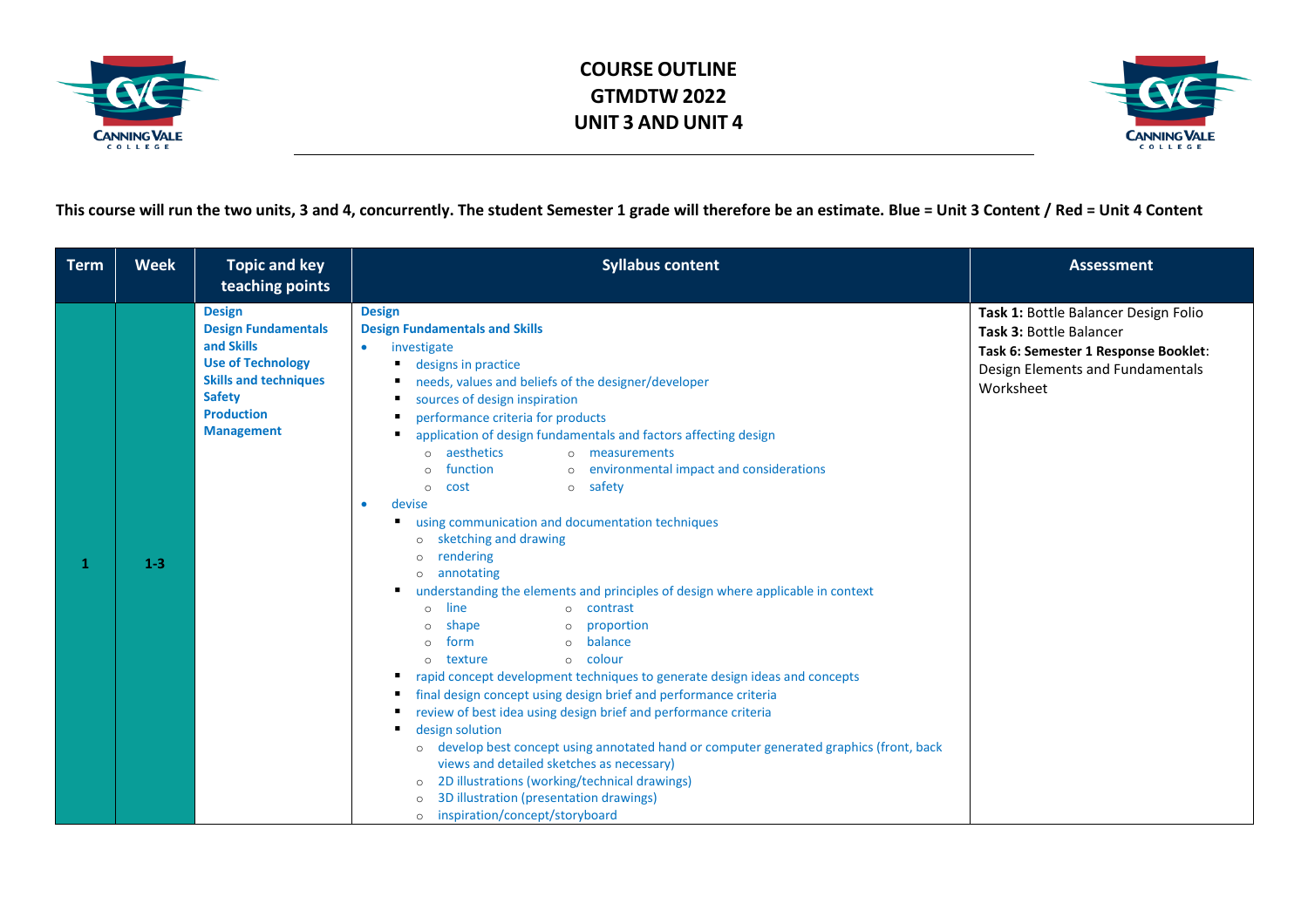



|  | production plans                                                                                       |  |
|--|--------------------------------------------------------------------------------------------------------|--|
|  | o materials list                                                                                       |  |
|  | costing for all materials components                                                                   |  |
|  | time line for stages of production<br>$\circ$                                                          |  |
|  | evaluate                                                                                               |  |
|  | " final product against design brief, initial design and performance criteria related to needs, values |  |
|  | and beliefs of the end user                                                                            |  |
|  | <b>Use of Technology</b>                                                                               |  |
|  | <b>Skills and techniques</b>                                                                           |  |
|  | ICT, portfolio development and communication skills                                                    |  |
|  | photography - ongoing record of progress and processes used and final product<br>٠                     |  |
|  | Colommenting presentations and evaluations                                                             |  |
|  | context appropriate drawing and relevant technical information to produce the final product to         |  |
|  | demonstrate:                                                                                           |  |
|  | sketching rapid concept developments                                                                   |  |
|  | 3D presentation drawings                                                                               |  |
|  | ■ rendering techniques                                                                                 |  |
|  | 2D working drawings or using templates<br>٠                                                            |  |
|  | inspiration/concept or storyboard development and presentation                                         |  |
|  | design and making specification sheets<br>$\blacksquare$                                               |  |
|  | select appropriate materials and calculate the quantities of materials required to complete the        |  |
|  | project                                                                                                |  |
|  | with supervision, operate machinery and tools appropriate to context                                   |  |
|  | <b>Safety</b>                                                                                          |  |
|  | correct use of personal protective equipment (PPE) where applicable<br>$\bullet$                       |  |
|  | occupational safety and health (OSH) practices appropriate to tasks being undertaken in workshops      |  |
|  | apply risk management strategies in the workshop/studio                                                |  |
|  | assess the condition of tools and machinery                                                            |  |
|  | <b>Production Management</b>                                                                           |  |
|  | production planning                                                                                    |  |
|  | maintain a production plan                                                                             |  |
|  | maintain time management while using tools, equipment and machinery to complete                        |  |
|  | production                                                                                             |  |
|  | follow instructions from plans                                                                         |  |
|  | o maintain safety requirements                                                                         |  |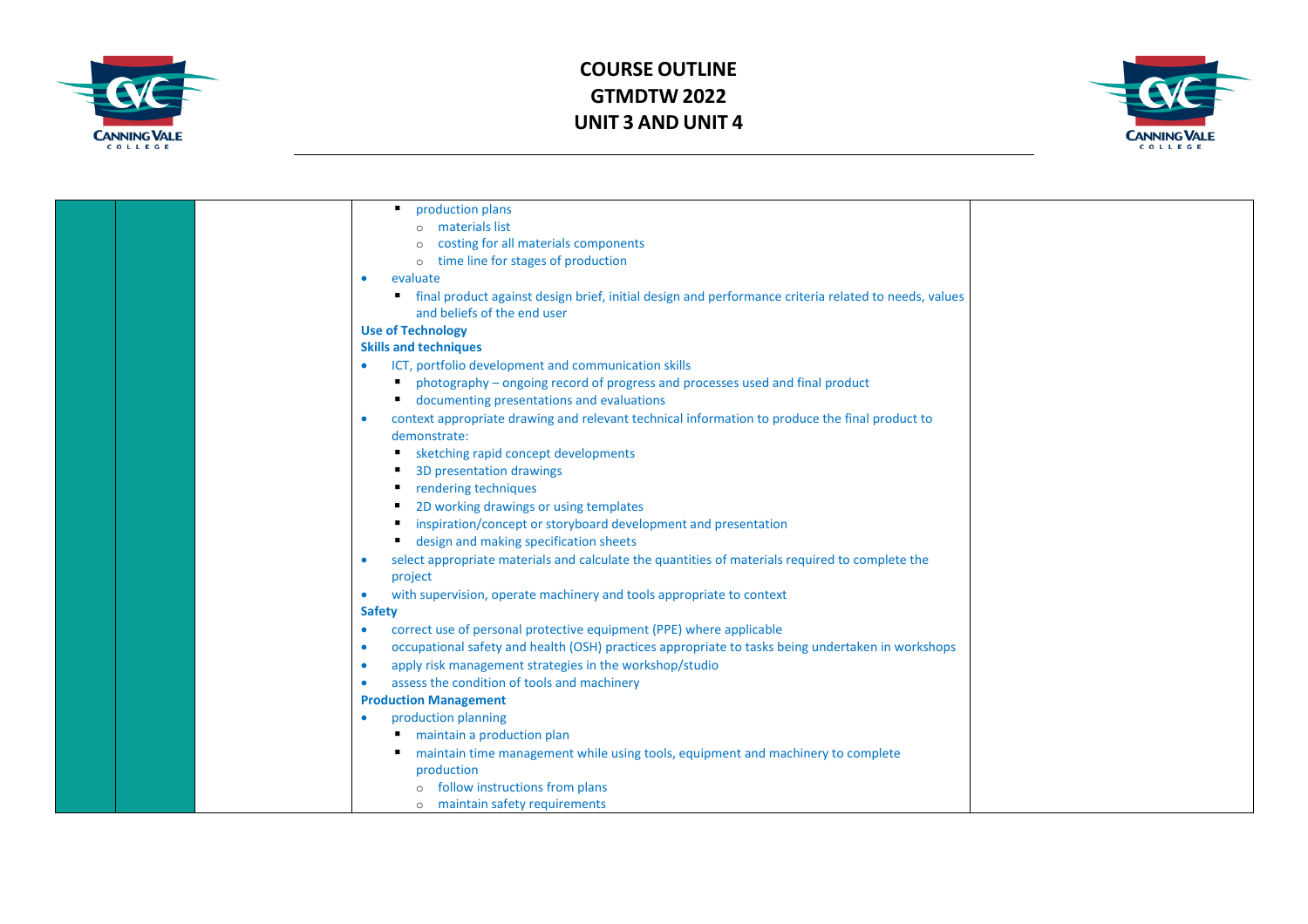



|   |         |                              | record changes to materials lists or costing                                                                   |                                       |
|---|---------|------------------------------|----------------------------------------------------------------------------------------------------------------|---------------------------------------|
|   |         |                              | record regular journal/diary entries                                                                           |                                       |
|   |         |                              | ongoing evaluation techniques: diary, journal or portfolio notes and use of photography, to                    |                                       |
|   |         |                              | record ongoing progress/decision changes made to the project.                                                  |                                       |
|   |         | <b>Materials in Context</b>  | <b>Materials in Context</b>                                                                                    | Task 6: Semester 1 Response Booklet:  |
|   |         | <b>Materials in Context</b>  | the environmental impact of producing timber<br>$\bullet$                                                      | <b>Environmental Impact Worksheet</b> |
|   |         | <b>Use of Technology</b>     | growth/harvesting                                                                                              | Task 4: Desk Drawers                  |
|   |         | <b>Skills and Techniques</b> | milling/conversion                                                                                             |                                       |
|   |         |                              | end-of-life of a product - recycling and safe disposal                                                         |                                       |
|   |         |                              | <b>Materials in Context</b>                                                                                    |                                       |
|   |         |                              | identification of examples of re-cycling methods for different wood materials                                  |                                       |
|   |         |                              | <b>Use of Technology</b>                                                                                       |                                       |
|   |         |                              | <b>Skills and Techniques</b>                                                                                   |                                       |
|   |         |                              | ICT skills related to design development and presentation<br>$\bullet$                                         |                                       |
|   |         |                              | demonstrate drawing skills<br>۰                                                                                |                                       |
|   |         |                              | drawing, reading and interpreting plans/ patterns/templates                                                    |                                       |
|   |         |                              | isometric and pictorial hand sketches for project development                                                  |                                       |
|   |         |                              | dimensioned orthogonal drawing in 3rd angle for working drawing                                                |                                       |
|   |         |                              | select and safely apply technical skills using a range of tools and machinery that could include:<br>$\bullet$ |                                       |
| 1 | $4 - 5$ |                              | bandsaw<br>biscuit joiner                                                                                      |                                       |
|   |         |                              | drill press<br>domino joiner                                                                                   |                                       |
|   |         |                              | various grinders or carving tools<br>table saw                                                                 |                                       |
|   |         |                              | sanding machines<br>mortise machine                                                                            |                                       |
|   |         |                              | portable or fixed routers<br>wood lathe                                                                        |                                       |
|   |         |                              | radial arm saw or drop saw or compound mitre saw                                                               |                                       |
|   |         |                              | use hand tools and/or machinery to fabricate at least two of the following joints<br>$\bullet$                 |                                       |
|   |         |                              | widening joint<br>housing joint                                                                                |                                       |
|   |         |                              | mortise and tenon<br>finger joint                                                                              |                                       |
|   |         |                              | cross-halving joint<br>bridle joint                                                                            |                                       |
|   |         |                              | dovetail joint<br>biscuit joint                                                                                |                                       |
|   |         |                              | select and use the correct type and grade of abrasive paper<br>۰                                               |                                       |
|   |         |                              | prepare correctly a surface for finishing<br>$\bullet$                                                         |                                       |
|   |         |                              | apply appropriate finishing techniques using brush or cloth and/or spray gun<br>$\bullet$                      |                                       |
|   |         |                              |                                                                                                                |                                       |
|   |         |                              |                                                                                                                |                                       |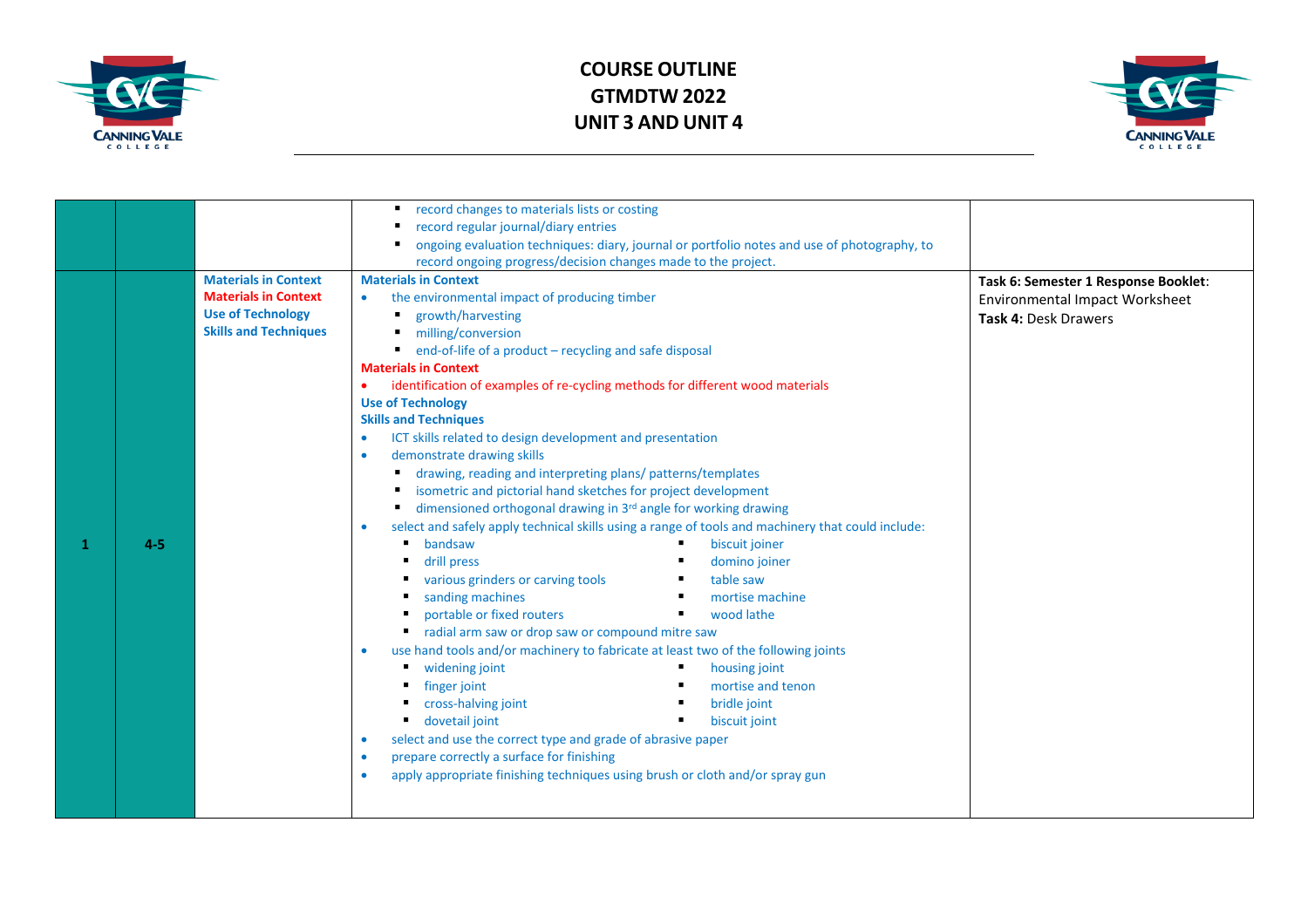



|   | $6-8$    | <b>Materials</b><br><b>Nature and Properties</b><br>of Materials<br><b>Materials in Context</b><br><b>Materials</b><br><b>Nature and Properties</b><br>of Materials | <b>Materials</b><br><b>Nature and Properties of Materials</b><br>wood types and classification<br>natural wood<br>٠<br>o hardwood - jarrah, Australian oak<br>o soft wood - radiata pine, Douglas fir<br>man-made board<br>plywood - interior, exterior, marine<br>$\Omega$<br>medium density fibreboards - plain, veneered<br>$\Omega$<br>particle board<br>$\circ$<br>difference between rough sawn and DAR timbers<br>$\bullet$<br>identification of common timber sizes, lengths, widths and thicknesses<br>$\bullet$<br><b>Materials in Context</b><br>the uses and classification of the major timber types for:<br>furniture products<br>building and construction materials<br>٠<br>consumer products<br><b>Materials</b><br><b>Nature and Properties of Materials</b><br>classification of adhesives for timber<br>$\bullet$<br><b>PVA</b><br>epoxy<br>cyanoacrylate<br>latex/rubber based | Task 6: Semester 1 Response Booklet:<br><b>Adhesives Worksheet</b><br>Task 4: Desk Drawers  |
|---|----------|---------------------------------------------------------------------------------------------------------------------------------------------------------------------|-----------------------------------------------------------------------------------------------------------------------------------------------------------------------------------------------------------------------------------------------------------------------------------------------------------------------------------------------------------------------------------------------------------------------------------------------------------------------------------------------------------------------------------------------------------------------------------------------------------------------------------------------------------------------------------------------------------------------------------------------------------------------------------------------------------------------------------------------------------------------------------------------------|---------------------------------------------------------------------------------------------|
| 1 | $9 - 10$ | <b>Safety</b>                                                                                                                                                       | <b>Safety</b><br>correct use of personal protective equipment (PPE) where applicable<br>$\bullet$<br>conduct risk assessment for using specific tools/machinery<br>$\bullet$<br>demonstrate occupational safety and health (OSH) practices appropriate to tasks being undertaken<br>$\bullet$<br>in workshops<br>apply risk management strategies in the workshop/studio<br>$\bullet$<br>recognise need and purpose of materials safety data (MSD) with regard to storage and handling of<br>$\bullet$<br>hazardous substances and hazardous operations appropriate to situation                                                                                                                                                                                                                                                                                                                    | Task 4: Desk Drawers<br>Task 6: Semester 1 Response Booklet:<br>Timber Properties Worksheet |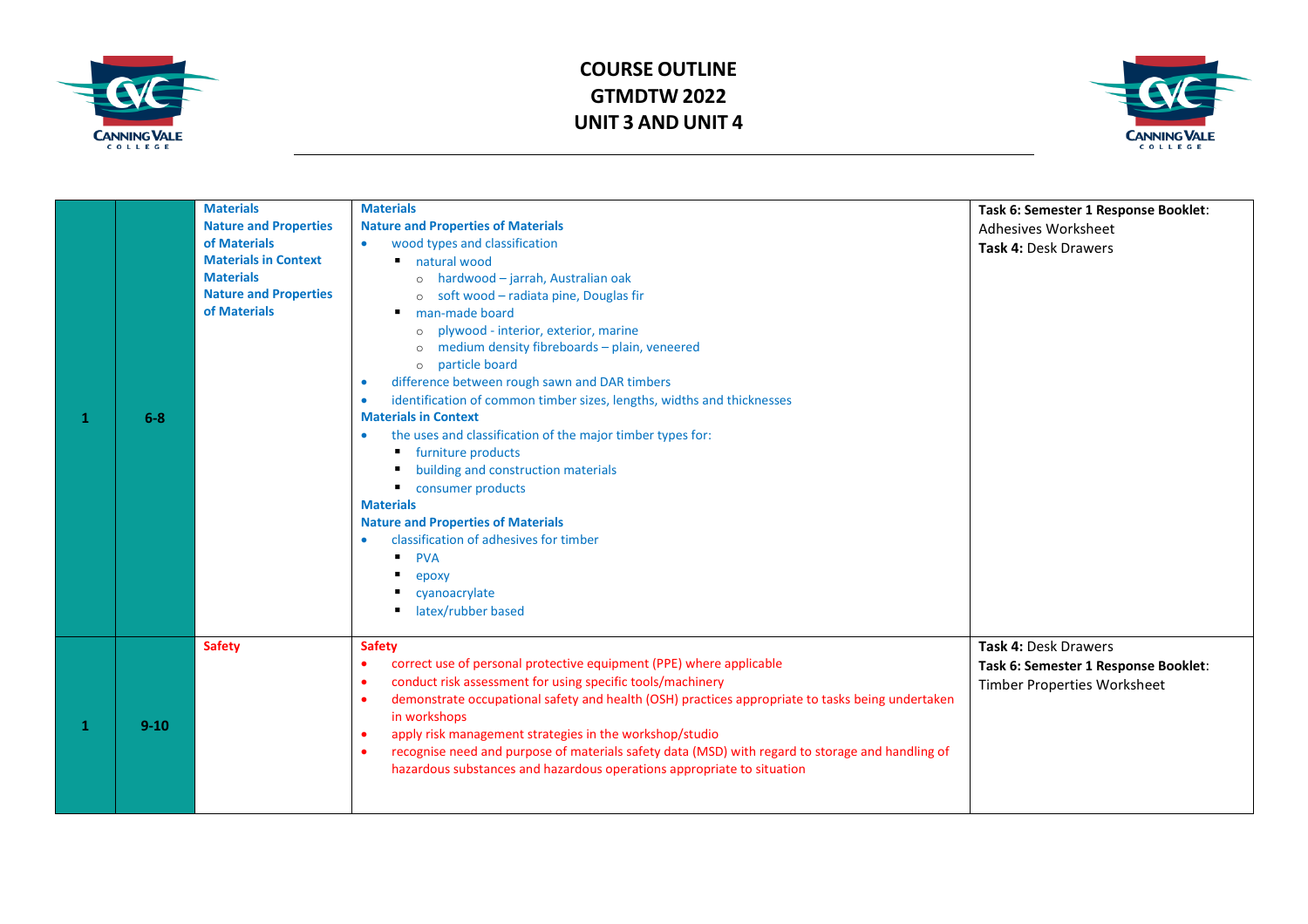



|   |       | <b>Materials</b>             | <b>Design fundamentals and skills</b>                                                                          | <b>Task 8: Externally Set Task</b>     |
|---|-------|------------------------------|----------------------------------------------------------------------------------------------------------------|----------------------------------------|
|   |       | <b>Nature and Properties</b> | Investigate                                                                                                    | Task 4: Desk Drawers                   |
|   |       | of Materials                 | designs in practice<br>$\bullet$                                                                               | Task 6: Semester 1 Response Booklet:   |
|   |       |                              | needs, values and beliefs of the designer/developer<br>$\bullet$                                               | <b>Timber Classification Worksheet</b> |
|   |       |                              | sources of design inspiration<br>$\bullet$                                                                     |                                        |
|   |       |                              | performance criteria for products<br>$\bullet$                                                                 |                                        |
|   |       |                              | application of design fundamentals and factors affecting design: aesthetics, measurements,<br>$\bullet$        |                                        |
|   |       |                              | function, environmental impact and considerations, cost, safety                                                |                                        |
|   |       |                              | <b>Devise</b>                                                                                                  |                                        |
|   |       |                              | Using communication and documentation techniques                                                               |                                        |
|   |       |                              | sketching and drawing<br>$\bullet$                                                                             |                                        |
|   |       |                              | annotating<br>$\bullet$                                                                                        |                                        |
|   |       |                              | understanding the elements and principles of design where applicable in context: contrast, shape,<br>$\bullet$ |                                        |
|   |       |                              | balance, texture,                                                                                              |                                        |
|   |       |                              | rapid concept development techniques to generate design ideas and concepts<br>$\bullet$                        |                                        |
|   |       |                              | production plans: costing for all materials components<br>$\bullet$                                            |                                        |
|   |       |                              | <b>Use of Technology</b>                                                                                       |                                        |
| 2 | $1-5$ |                              | Context appropriate drawing and relevant technical information to produce the final product to                 |                                        |
|   |       |                              | demonstrate:                                                                                                   |                                        |
|   |       |                              | sketching rapid concept developments<br>$\bullet$                                                              |                                        |
|   |       |                              | <b>Safety</b>                                                                                                  |                                        |
|   |       |                              | correct use of personal protective equipment (PPE) where applicable<br>$\bullet$                               |                                        |
|   |       |                              | occupational safety and health (OSH) practices appropriate to tasks being undertaken in<br>$\bullet$           |                                        |
|   |       |                              | workshops                                                                                                      |                                        |
|   |       |                              | apply risk management strategies in the workshop/studio<br>$\bullet$                                           |                                        |
|   |       |                              | <b>Wood types and classification</b>                                                                           |                                        |
|   |       |                              | natural wood: Hardwood - jarrah, Australian oak / Soft wood - Radiata Pine, Douglas fir<br>$\bullet$           |                                        |
|   |       |                              | man-made board: medium density fibreboards - plain, veneered<br>$\bullet$                                      |                                        |
|   |       |                              | <b>Classification of adhesives for timber</b>                                                                  |                                        |
|   |       |                              | <b>PVA</b><br>$\bullet$                                                                                        |                                        |
|   |       |                              | <b>Epoxy</b><br>$\bullet$                                                                                      |                                        |
|   |       |                              | <b>Environmental impact of producing timber</b>                                                                |                                        |
|   |       |                              | end-of-life of a product - recycling and safe disposal<br>$\bullet$                                            |                                        |
|   |       |                              | Use of technology                                                                                              |                                        |
|   |       |                              | <b>Demonstrate drawing skills</b>                                                                              |                                        |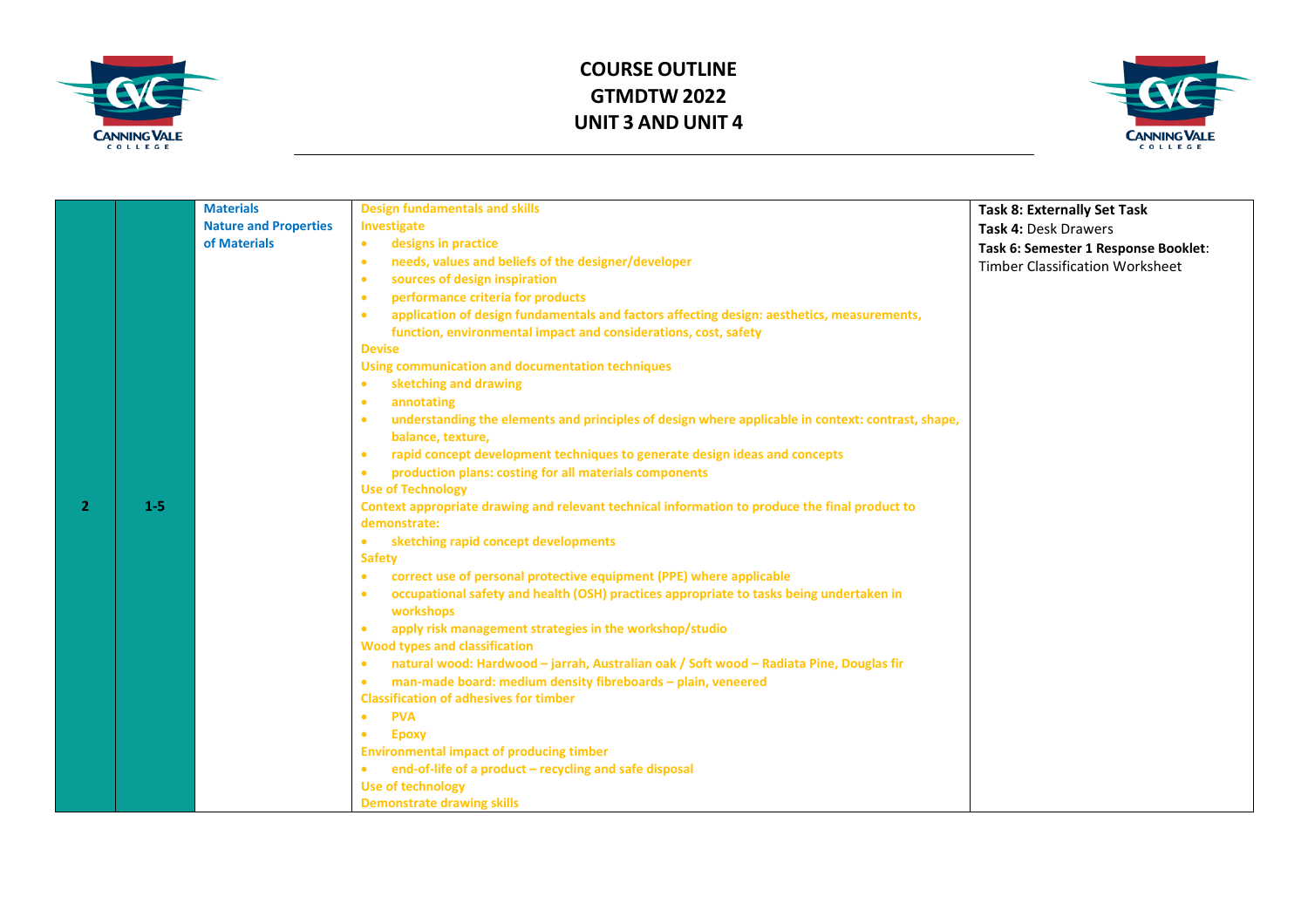



|                |          |                                          | drawing, reading and interpreting plans/ patterns/templates<br>$\bullet$                                       |                                          |
|----------------|----------|------------------------------------------|----------------------------------------------------------------------------------------------------------------|------------------------------------------|
|                |          |                                          | select and safely apply technical skills using a range of tools and machinery that could include:<br>$\bullet$ |                                          |
|                |          |                                          | bandsaw                                                                                                        |                                          |
|                |          |                                          | select and use the correct type and grade of abrasive paper<br>$\bullet$                                       |                                          |
|                |          |                                          | prepare correctly a surface for finishing<br>$\circ$                                                           |                                          |
|                |          | <b>Design</b>                            | <b>Design</b>                                                                                                  | Task 2: Bedside Table Folio              |
|                |          | <b>Design Fundamentals</b><br>and Skills | <b>Design Fundamentals and Skills</b>                                                                          | Task 4: Desk Drawers                     |
|                |          |                                          | investigate<br>$\bullet$                                                                                       | Task 7: Semester 2 Response Booklet: OSH |
|                |          |                                          | needs, values and beliefs of the designer/developer                                                            | Worksheet                                |
|                |          |                                          | needs, values and beliefs of the client/target audience/market                                                 |                                          |
|                |          |                                          | performance criteria related to needs, values and beliefs of the end user                                      |                                          |
|                |          |                                          | application of design fundamentals and factors affecting design                                                |                                          |
|                |          |                                          | o aesthetics<br>o critical measurements                                                                        |                                          |
|                |          |                                          | function<br>o environmental impact and considerations<br>$\circ$                                               |                                          |
|                |          |                                          | o safety<br>cost<br>$\circ$                                                                                    |                                          |
|                |          |                                          | devise<br>$\bullet$                                                                                            |                                          |
|                |          |                                          | communication and documentation techniques<br>٠                                                                |                                          |
|                |          |                                          | sketching and drawing<br>$\circ$                                                                               |                                          |
|                |          |                                          | rendering                                                                                                      |                                          |
| $\overline{2}$ | $6 - 10$ |                                          | annotating                                                                                                     |                                          |
|                |          |                                          | sampling                                                                                                       |                                          |
|                |          |                                          | modelling                                                                                                      |                                          |
|                |          |                                          | applying of elements and principles of design where applicable in context<br>٠                                 |                                          |
|                |          |                                          | rapid concept development techniques, images and annotation                                                    |                                          |
|                |          |                                          | design development<br>٠                                                                                        |                                          |
|                |          |                                          | review and justification of best ideas using design brief and performance criteria<br>$\circ$                  |                                          |
|                |          |                                          | best ideas developed using annotated hand or computer generated graphics (front, back<br>$\circ$               |                                          |
|                |          |                                          | views and detailed sketches as necessary)                                                                      |                                          |
|                |          |                                          | 2D illustrations (working/technical drawings)<br>$\circ$                                                       |                                          |
|                |          |                                          | 3D illustration (presentation drawings)<br>$\circ$                                                             |                                          |
|                |          |                                          | inspiration/concept/storyboard development and presentation<br>$\circ$                                         |                                          |
|                |          |                                          | production plan<br>materials list                                                                              |                                          |
|                |          |                                          | estimated and actual costing for all materials and components                                                  |                                          |
|                |          |                                          | production plan and time line                                                                                  |                                          |
|                |          |                                          | $\circ$                                                                                                        |                                          |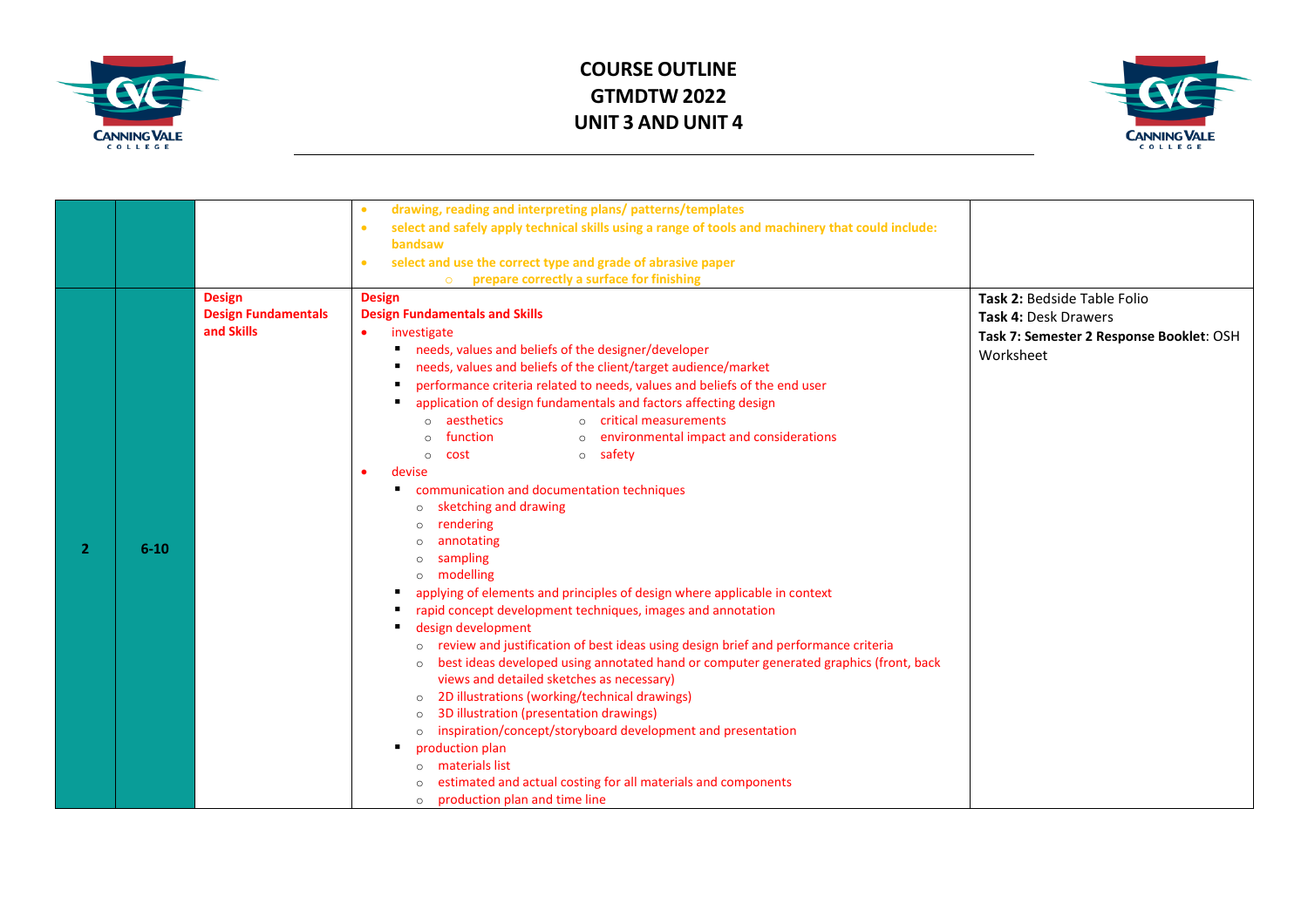



|   |         |                                                                                                                              | evaluate<br>design and production processes<br>$\blacksquare$<br>production plan/journal/diary and accompanying photographic evidence to record ongoing<br>evaluation<br>• product against design brief, initial design and performance criteria related to needs, values<br>and beliefs of the end user                                                                                                                                                                                                                                                                                                                                                                                                                                                                                                                                                                                                               |                                                                                              |
|---|---------|------------------------------------------------------------------------------------------------------------------------------|------------------------------------------------------------------------------------------------------------------------------------------------------------------------------------------------------------------------------------------------------------------------------------------------------------------------------------------------------------------------------------------------------------------------------------------------------------------------------------------------------------------------------------------------------------------------------------------------------------------------------------------------------------------------------------------------------------------------------------------------------------------------------------------------------------------------------------------------------------------------------------------------------------------------|----------------------------------------------------------------------------------------------|
| 2 | $1 - 2$ | <b>Production</b><br><b>Management</b><br><b>Materials</b><br><b>Nature and Properties</b><br>of Materials                   | <b>Production Management</b><br>production planning<br>$\bullet$<br>maintain a detailed production plan<br>maintain time management while using tools, equipment and machinery to complete<br>production<br>o adhere to sequential instructions<br>apply safety and risk management<br>$\circ$<br>record changes to materials lists or costing<br>record regular journal/diary entries<br>ongoing evaluation techniques: diary, journal or portfolio notes and use of photography to<br>record ongoing progress/decision changes made to the project<br><b>Materials</b><br><b>Nature and Properties of Materials</b><br>types and classification of finishes: water-based, turps (oil) based, solvent-based, epoxy base, oils,<br>waxes and polishes to include:<br>physical appearance<br>physical properties<br>٠<br>chemical properties<br>п<br>identification of methods of application and uses of finishes<br>٠ | Task 5: Bedside Table<br>Task 7: Semester 2 Response Booklet:<br>Timber Finishes Worksheet   |
| 3 | $3-10$  | <b>Materials</b><br><b>Nature and Properties</b><br>of Materials<br><b>Use of Technology</b><br><b>Skills and Techniques</b> | <b>Materials</b><br><b>Nature and Properties of Materials</b><br>properties and characteristics of Western Australian hardwoods<br>$\bullet$<br>$\blacksquare$<br>jarrah<br>marri<br>karri<br><b>sheoak</b><br><b>Use of Technology</b>                                                                                                                                                                                                                                                                                                                                                                                                                                                                                                                                                                                                                                                                                | Task5: Bedside Table<br>Task 7: Semester 2 Response Booklet:<br>Australian Timbers Worksheet |